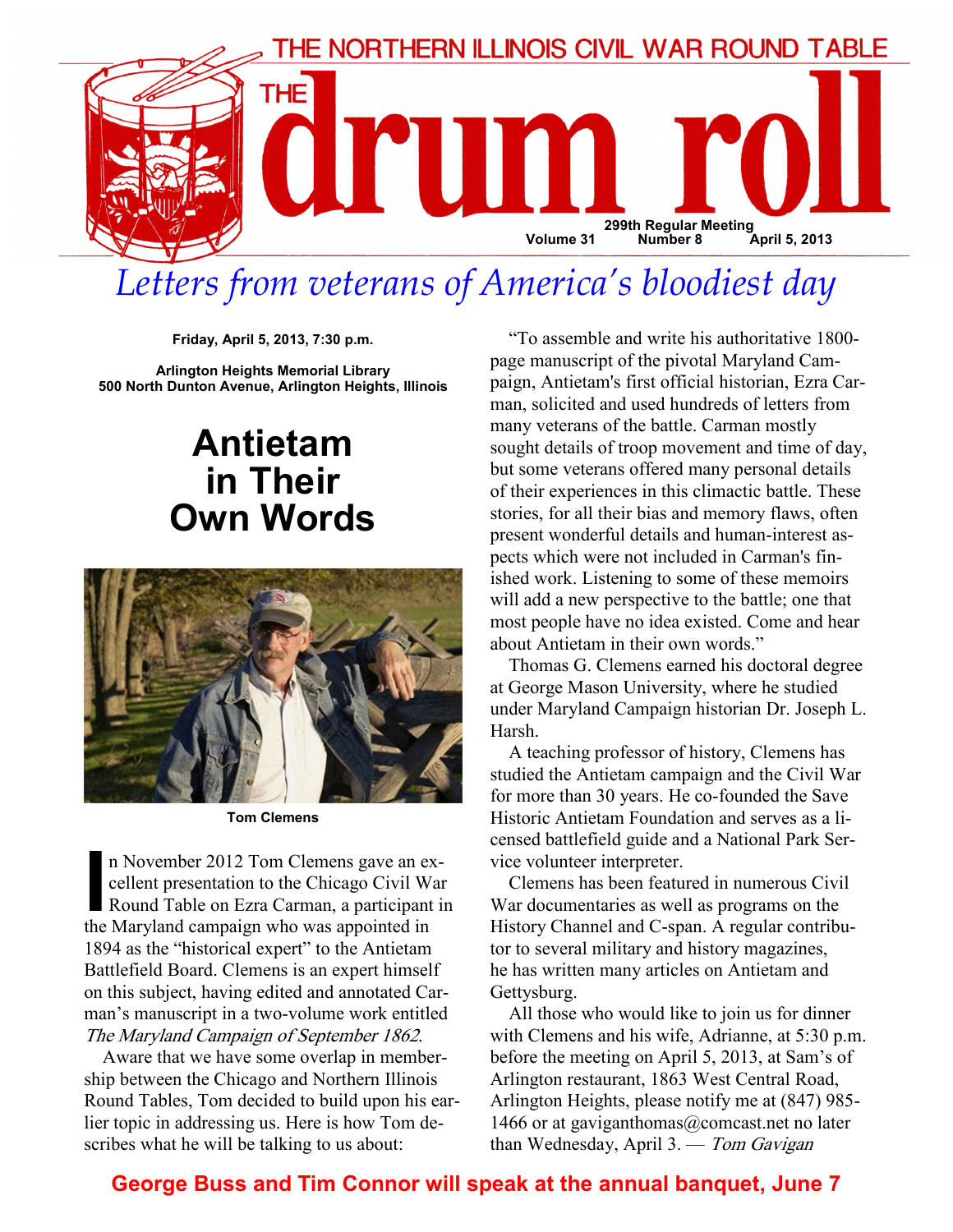## The Anatomy of a Murder (of a General)

#### By Tom DeFranco

n March 1, 2013, Rob Girardi addressed<br>the Northern Illinois Civil War Round<br>Table on the subject of the murder of<br>General William "Bull" Nelson by fellow Union the Northern Illinois Civil War Round Table on the subject of the murder of General William "Bull" Nelson by fellow Union General Jefferson C. Davis. Girardi, a Chicago homicide detective, is uniquely qualified to address an audience on this topic. He also brought a good sense of humor. He imitated the opening sequence of the

old TV show, Dragnet. I wonder if he carries badge number 714, though. He also gave the audience a handout emulating a homicide report.

On September 29, 1862, the ironically named Davis robbed the Union cause of an aggressive and competent com-



General William "Bull" Nelson General Jefferson C. Davis

mander, Bull Nelson. The murder was a result of an ongoing verbal altercation between the victim and the killer. Nelson was a former navy officer who commanded the Washington Navy Yard when the Civil War started. President Lincoln assigned Nelson to Kentucky to help to gather recruits to the Federal cause and to assure his loyalty to the Union.

Nelson had a short fuse and had a tendency to be a martinet. He especially disliked men from Indiana (where Davis was from), referring to them as "poor trash" from the hill country of North Carolina, Tennessee, and Kentucky. Needless to say this appellation had a negative impact on the Indiana governor, Oliver Morton, who was very sensitive as to how men from his state were treated while in the ranks. Nelson had already seen action at Shiloh, commanding a division Page 2 drum roll, April 2013

there. Davis had previously fought at Wilson's Creek and Pea Ridge.

In late summer of 1862, the Confederates launched offensives into Maryland, northern Mississippi, and Kentucky. The fatal altercation occurred during the Kentucky Campaign.

After a sharp Union defeat at the battle of Richmond, Kentucky, fought at the end of August,



Nelson (who commanded the Federal forces in Louisville) recuperated from a slight wound. Commanding at Cincinnati was General Horatio Wright (future commander of the VI Corps). Wright detailed Davis to work with Nelson. Nelson wanted a numbers report

on a brigade from Davis. Nelson took umbrage with the lack of detail in Davis's report. Davis was no less agitated with Nelson for making *him* file the report and then demanding answers from a regular army general.

Davis was relieved of command of the Home Guard on September 22. Exactly a week later, the still seething Davis shot Nelson at the Galt Hotel in Louisville in the presence of Governor Morton, Senator John Crittenden of Kentucky, and Henry Villard of the New York Tribune, among others. The murder weapon (a Tranter revolver) was given to Davis by Captain Thomas Gibson (a lawyer). At 8:30 a.m., Nelson succumbed from a gunshot wound to the chest. After being arrested, Davis claimed that the murder was not premeditated, but he had had seven days to recover from his rage, weakening that claim.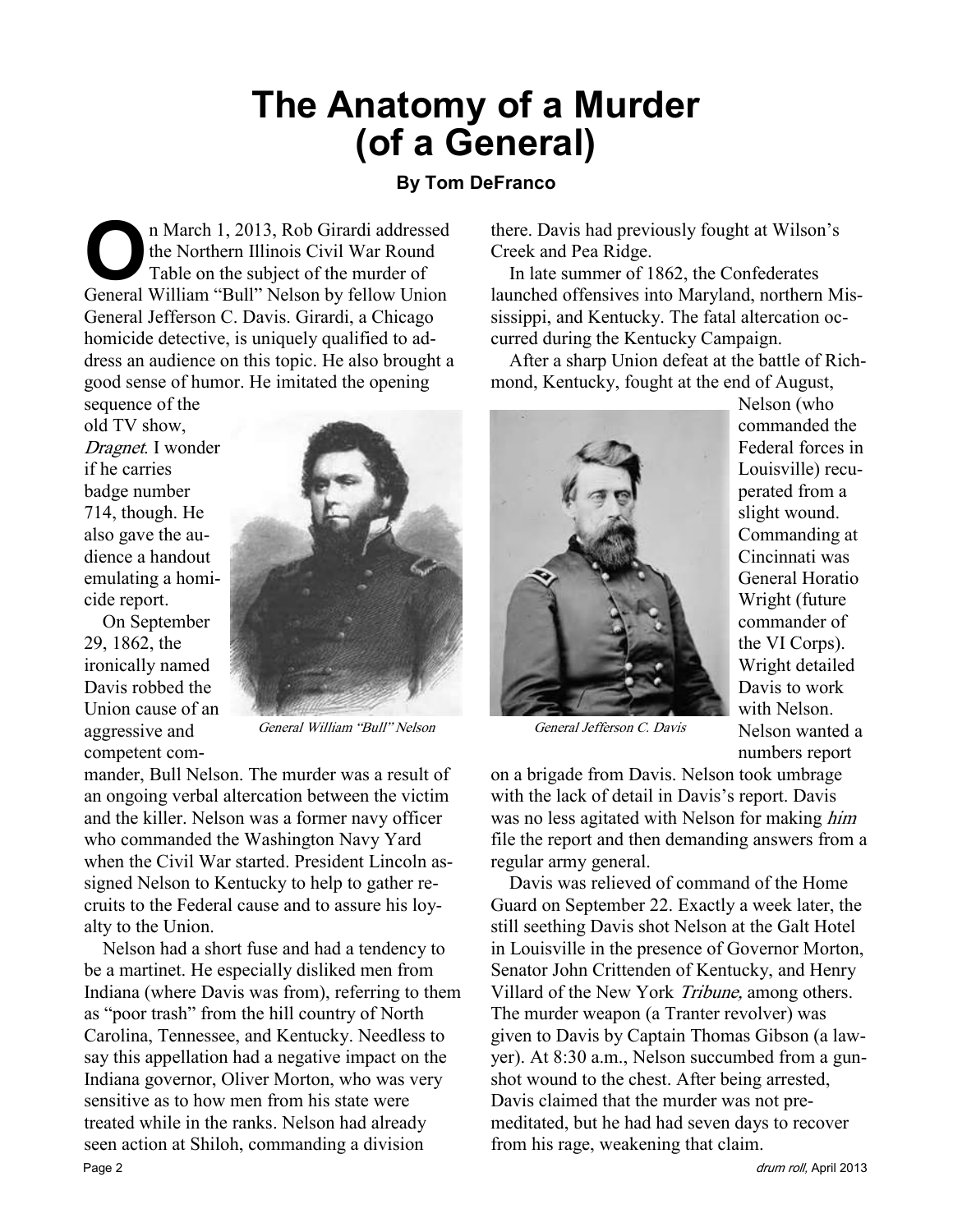When the smoke cleared, literally and figuratively, the corps that Bull Nelson would have commanded at Perryville was instead commanded by an inexperienced captain (yes, a captain). The result there was a tactical loss for the Federals (although a strategic success, once Confederate General Braxton Bragg realized that he was up against the bulk of the Army of the Ohio).

#### April Events

April 3, Lake County Civil War Round Table. Charlie Banks will speak on Nathaniel Banks. April 7, Lincoln Funeral Train Open House, Kloke Construction, 1325 Spaulding Road, Elgin. Tour the shop where the Lincoln Funeral Train replica is being built. Hear updates on funeral train progress and upcoming fundraising events, 11 a.m.–4 p.m. More information is available at www.the2015lincolnfuneraltrain.com.

April 9, McHenry County Civil War Round Table. Robert Giradi will speak.

April 11, Civil War Museum, Kenosha, WI. Dr. Eric Pullen, professor of history at Carthage College, leads a discussion on the constitutionality of slavery. Free readings provided by Carthage College and the Museum may be picked up at the museum after April 1. Registration not required. Information on all Museum programs is available at (262) 653-4140 or www.thecivilwarmuseum.org. April 12, Civil War Museum, Kenosha, WI. Panel discussion by Marquette University High School students on the future of Civil War history, 12 noon.

April 12, Chicago Civil War Round Table. John Fitzpatrick will speak on President Lincoln at Gettysburg.

April 12–May 19, Comrades Mine: Emma Edmonds of the Union Army, City Lit Theater, 1020 West Bryn Mawr, Chicago. Play about a woman who served in the Army of the Potomac for 2 years disguised as a man is based on a true story. More information is available at www.citylit.org or (773) 293-3682.

drum roll, April 2013 **page 3** April 19, Salt Creek Civil War Round Table. Don Sender will speak on the Lincoln assassination. April 20, Civil War Museum, Kenosha, WI. Guy Fraker discusses Abraham Lincoln's service as a

The bottom line is that despite Nelson's crude ways as a commanding officer he had every right to expect a timely and complete report from Davis.

On behalf of the Northern Illinois Civil War Round Table, I wish to thank Rob Girardi for a great presentation delivered in a fashion that only he could give.

lawyer and how it built his political base and understanding of the Constitution, 2 p.m.

April 21, Civil War Museum, Kenosha, WI. Wayne Jorgenson presents the stories of over a hundred men of the 1st Minnesota regiment. Copies of Jorgenson's new book, Every Man Did His Duty, will be available for purchase.

April 25, Civil War Museum, Kenosha, WI. Dr. Eric Pullen, professor of history at Carthage College, leads a discussion on a defense of the institution of slavery. Readings provided by Carthage College and the Civil War Museum free of charge may be picked up at the museum after April 1. Registration is not required.

April 26–27, Civil War Seminar, Renaissance Convention Center, Schaumburg. Nine free presentations by re-enactors, professors, lawyers, and Civil War buffs are being held in conjunction with the Central States Numismatic Society convention, 10 a.m.–4 p.m. each day. More information is available at www.centralstates.info or (765) 664-6520.

April 28, Civil War Museum, Kenosha, WI. George Buss's first-person portrayal shows how President Abraham Lincoln met the political and constitutional challenges of secession, slavery, and war-time civil liberties, 1 p.m.

#### Book Discussion Group

The Civil War book discussion group at the Eisenhower Library, 4613 North Oketo Avenue (just south of Lawrence Avenue), Harwood Heights, meets on the first Saturday of the month from 10 until 11:30 a.m. The book for April 6, 2013, is Shiloh and the Western Campaign of 1862 by O. E. Cunningham. The book the group will read for May is Chancellorsville by Stephen W. Sears.